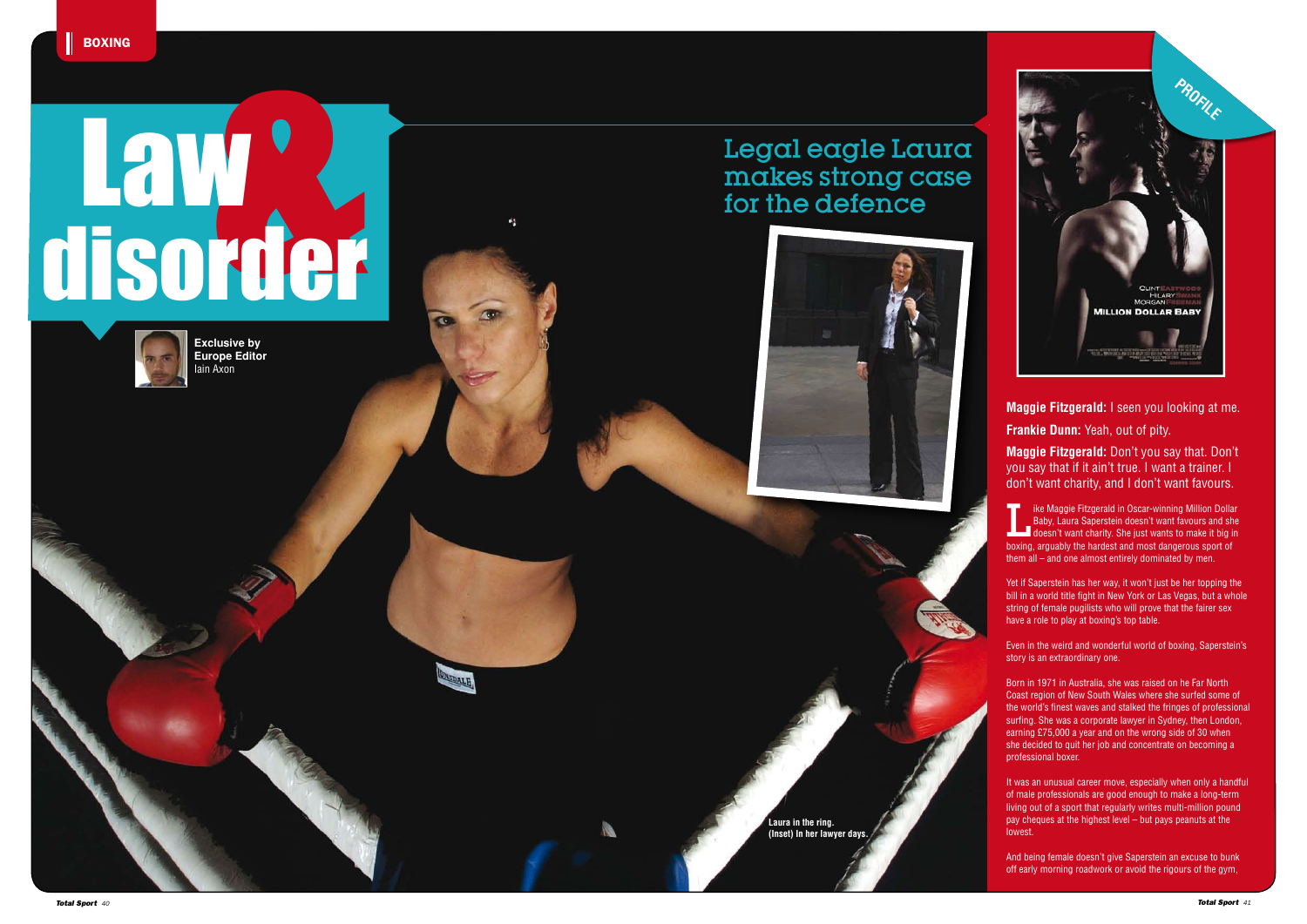At first he called me the Bitch from Hell because I was giving him so much hassle.

and just like her male counterparts she has to count the calories to make the 135-pound lightweight limit.

So why make the switch?

"Lawyers were never really my cup of tea anyway," said Saperstein – who has also worked as a journalist and showed plenty of talent during the surfing days – of her new job.

"As soon as a I started boxing I fell in love with it, so I just decided to go for it. My philosophy has always been if you enjoy doing something, then do it.

"I've immersed myself in the sport. This is what I want to do, and I've worked damned hard at getting where I am today."

Able to supplement her income with a string of investment properties in London, Saperstein made her professional debut at the Tooting Leisure Centre in November last year, before hard-talking her way on to a show promoted by Frank Maloney, the man who helped Lennox Lewis to the unified world heavyweight title.

Impressed by her ability to generate publicity and shift tickets, Maloney was less upbeat following her fight against the Ukraine's Olga Varchenko at the start of February, which, had it not been for the

sex of the two participants, would have been an instantly forgettable four rounder.

But Saperstein, who freely admitted that she wasn't at her best against Varchenko and was bitterly disappointed she didn't do better, has spent her short boxing career defying those who have told her she won't make it.

Her first sparring session reduced her to tears, but she bit down on her gum-shield to see it through to the end, while her coach initially told her he didn't believe women should be boxing.

Saperstein's natural defiance is an attitude that still serves her well today.

"It's been very, very difficult," said Saperstein, who fell in love with boxing after watching a show at the legendary York Hall in London's East End.

Having initially tried kick-boxing, she took up boxing proper a year later in 2004, winning all 10 of her amateur bouts before deciding to take on the professionals.

"I don't have thick skin and I get hurt when people tell me I won't make it and say nasty things about me," she added.

"I suppose if you stick your head above the parapet you are going to get people who want to knock it off, but I can't

believe some of the stuff people have come out with.

"It's not from other boxers, you're pretty much accepted when you walk into the gym, but from administrators and officials.

"When I first started I even had to plan when I was going to the gym to avoid certain people.

"It's just extraordinary, and sometimes I can't quite believe there's all this fuss. After all, it's just a woman who wants to box.

"There are lots of people out there who want to see me fail, and a lot of people who have said things without even seeing me box.

"It's incredible that people have that attitude. All I'm asking for is a chance to do what I love doing. Showing people that they are wrong is a big motivation."

In previous incarnations as promoter, manager and trainer, Maloney was one of those who frowned upon women's boxing.

But when Saperstein collared his wife, Tracey, at a black tie dinner and asked for a chance, Maloney finally dropped his previous animosity in a bid for continued domestic bliss.